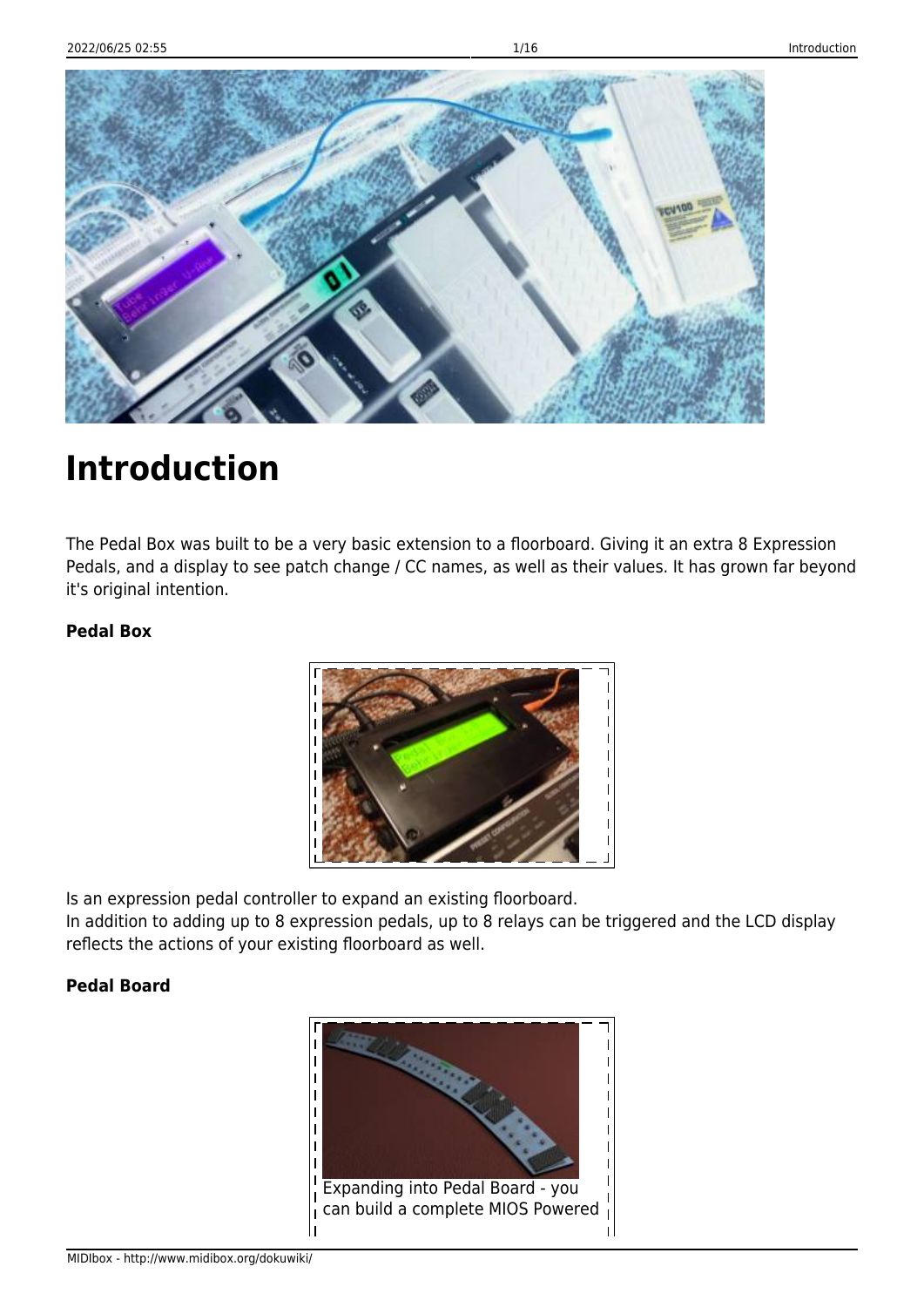

Is a complete MIOS/MBHP powered floorboard. It can support up to 16 buttons, with banks so there is up to 128 virtual buttons.

No matter how many buttons you connect, you can always access all 128 virtual buttons It also supports another 16 fixed buttons, that are the same regardless of bank. Great for boost, or effect on/off functions. A further 2 special function buttons allow bank up/down and special functions. Up to 8 relay's can be triggered and of course up to 8 expression pedals.

Each button or pedal can be assigned to a specific device, up to 7 devices can be controlled over 7 midi channels.

Pedal Box / Pedal Board features an extensive display system;

Program changes can be named, controls can be named, and can also display on/off, a meter showing approximate position for pedals. It can display tap tempo rate, or even the name of a value for a control - eg. For an Amp model select CC, it can display the model name selected.

# **Features**

- **Expression Pedals**
	- Up to 8 Expression Pedals or Pedal inputs (CV / 10k pot)
	- $\circ$  Individual option for pedals to be 'dynamic' by changing the midi messages sent based on the Rig COntrol Patch Change
	- Value scaled between pre-defined min and max values (can also be different for each program change)
	- A MIDI CC can be configured to act exactly as if it were connected to an analogue in (The 8 limit still applies)

### **LCD Display**

- Named Program Changes
- Named CC events
- Bar Graph displaying value/on/off
- up to 10 specific CC value name tables for effect selection, etc
- Tap Tempo BPM display
- **Pedal Board mode** (max 34 buttons) Optional
	- $\circ$  Up to 16 fixed midi output buttons with LED indicators
	- Up to 16 banked buttons for up to 128 midi commands with 16 LED indicators
	- Buttons toggle between a pre-defined min and max value
	- 2 modes for buttons: switching or momentary
	- Bank displayed on 2×7 segment LED digits or LCD (use 2×20 screen for bank display on LCD)
	- Bank Up / Down buttons
- **Multiple MIDI Devices**
	- $\circ$  Can be setup to control up to 7 devices (1 bankstick required per device)
	- $\circ$  Each pedal or button has it's own device assignment
- **Rig Control**
	- $\circ$  Internal patches allow up to 32 midi events can be sent at the same time giving you complete control of all you gear
	- Patches can be triggered by any button (PbD only) or a MIDI IN event (PbX only)
	- $\circ$  Up to 8 relavs can be used to switch amplifier channels, or other analog switch.
	- $\circ$  Relays can be triggered from patches, a button or a MIDI In event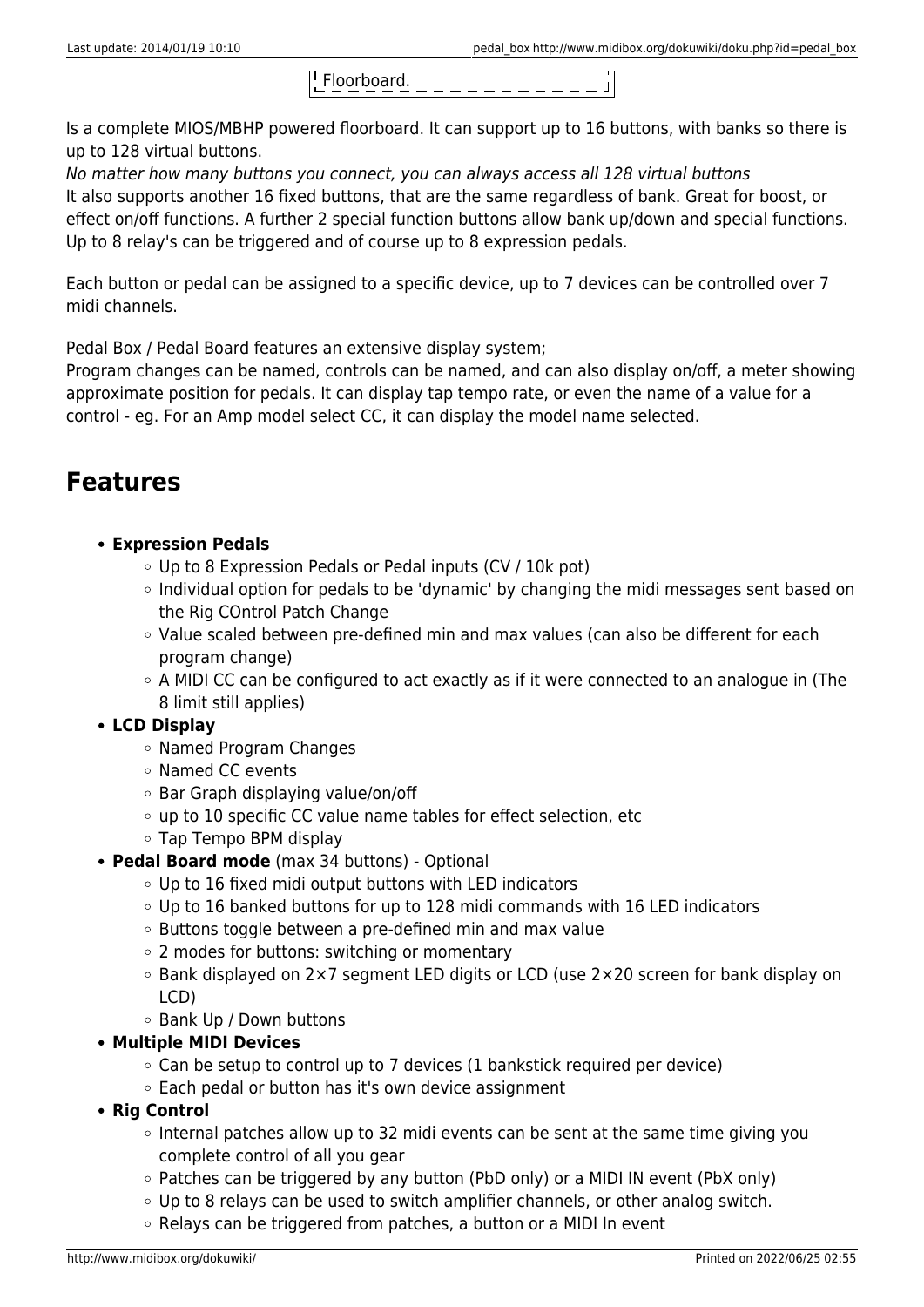#### **Gig Control**

- 30 Song Lists can be setup to trigger patches in a given order
- Up to 128 patches can be listed in any order
- Cue Next / Cue Previous can be done from any button or a MIDI IN event
- **PedalSwap**
	- Allows dynamic pedals to change there midi settings without utilizing Rig Control
- PC Editor files allows easy…ish customization for different MIDI devices.
- Settings configurable from box. (this is a very slow process but can you help you out in pinch, it's far quicker to use the PC Editor).

# **What's The Difference?**

Basically Pedal Box is a MIDI Monitor / Processor. Pedal Board is a… well… floorboard.

|                               |   | <b>PbX PbD</b> |
|-------------------------------|---|----------------|
| <b>Display MIDI Input</b>     | Y | Y              |
| <b>Push Buttons</b>           | Ν | Y              |
| <b>Bank functions</b>         | N | Y              |
| <b>Rig Control Via MIDI</b>   | Υ | Y              |
| <b>Rig Control Via DIN</b>    | Ν | Y              |
| <b>Relay Control Via MIDI</b> | Y | Y              |
| <b>Relay Control Via DIN</b>  | N | Y              |
| <b>Gig Control Via MIDI</b>   | Y | Y              |
| <b>Gig Control Via DIN</b>    | N | Y              |
| <b>PedalSwap Via MIDI</b>     | Y | Y              |
| <b>PedalSwap Via DIN</b>      | Ν | Y              |
| <b>Setup Via MIDI</b>         | Y | Y              |
| <b>Setup Via DIN</b>          | N | Y              |
| <b>External Pedal Input</b>   | Y | Y              |
| <b>MIDI Merger</b>            | Y | Ý              |

\* - Setup can still be done via the PC Editor and uploaded via MIDI

# **LCD Display**

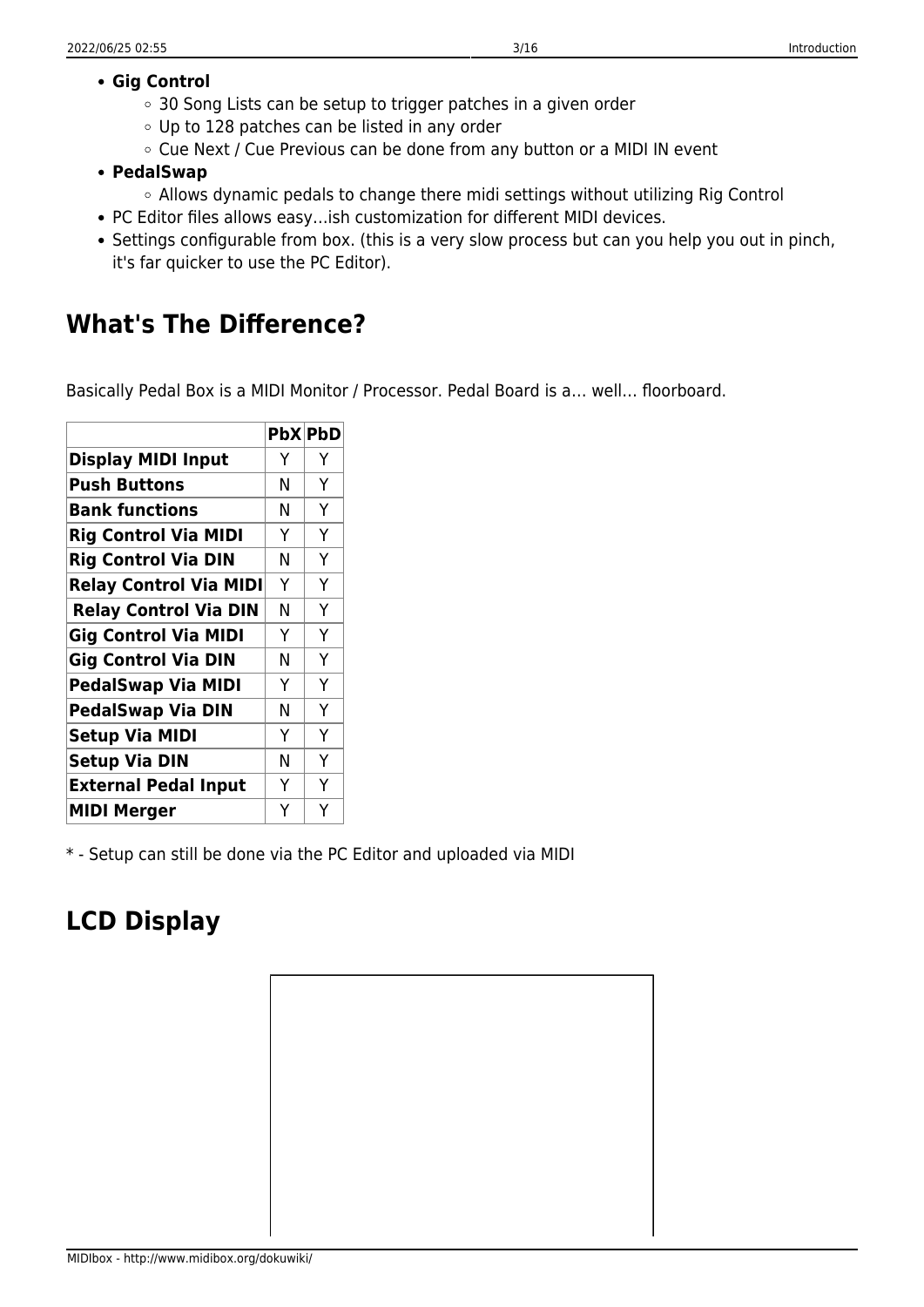

Here are some examples of what is displayed on the LCD.



# **Setup Examples**

Pedal Box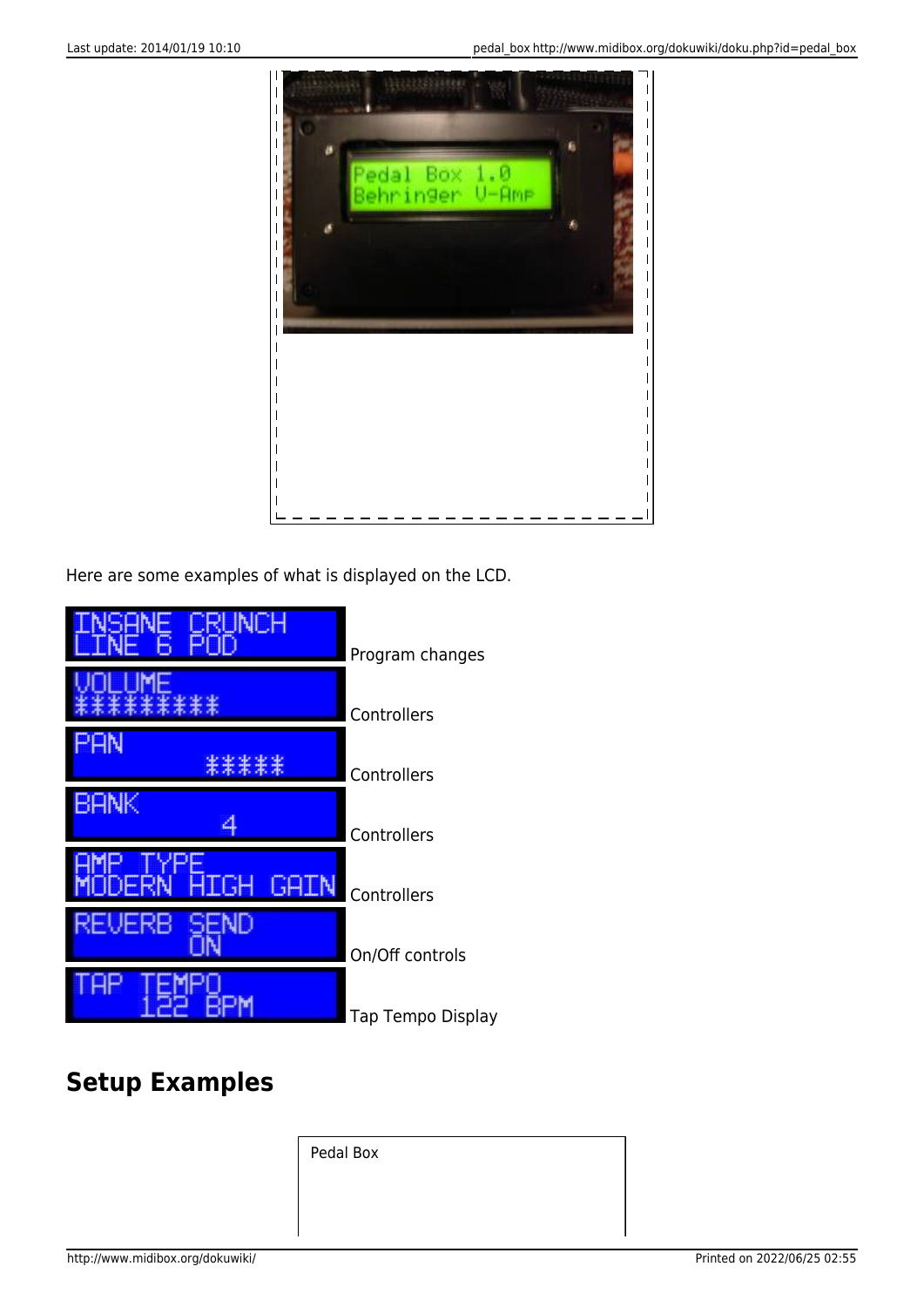

MIDIbox - http://www.midibox.org/dokuwiki/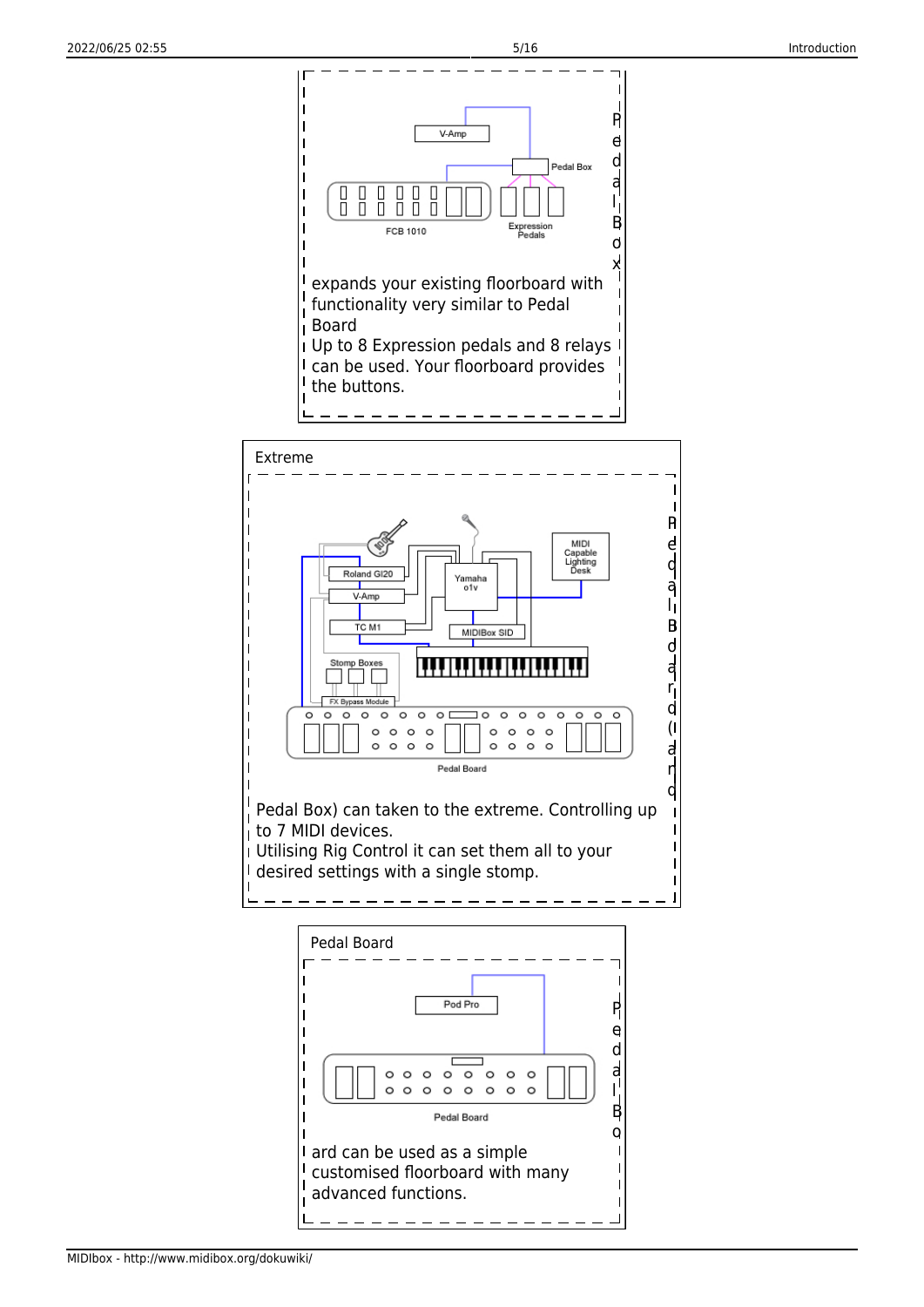# **Manual**

#### [The Complete Usage Manual](http://svnmios.midibox.org/filedetails.php?repname=svn.mios&path=%2Ftrunk%2Fapps%2Fcontrollers%2Fpedalbox_v2%2Fdocs%2FPB_Manual.pdf)

Help can be found in the [Pedal Box forum thread](http://midibox.org/forums/topic/9081-the-pedal-box-and-pedal-board-thread)

# **Building Pedal Box / Pedal Board**

# **Software**

Pedal Box / Pedal Board has been written in C for PIC18F4620. The legacy version for the PIC18F452 is no longer available.

#### **Current Limitations**

• No Sysex Support

## **Installing**

Firstly your PIC must be setup with bootloader and MIOS 1.9 or higher. You should be familiar with compliling 'C' files for MIOS. As well as uploading files to the Core module. See<http://www.ucapps.de/>

You need to upload the PB software, as well as fill the banksticks with the required info.

The first bankstick is used by PB with info about itself (Master Bankstick), the others are used to tell PB info about the devices it is controlling (Device Banksticks).

USE THE [PC EDITOR](http://www.midibox.org/dokuwiki/doku.php?id=pedal_box:pc_editor_manual) to setup and upload the Master Bankstick data.

You can also see the [manual](http://www.midibox.org/dokuwiki/doku.php?id=pedal_box:manual) for more information.

#### **Uploading device information**

Device Banksticks tell PB about the MIDI devices it is controlling

In these banksticks:

- The device name
- The default MIDI channel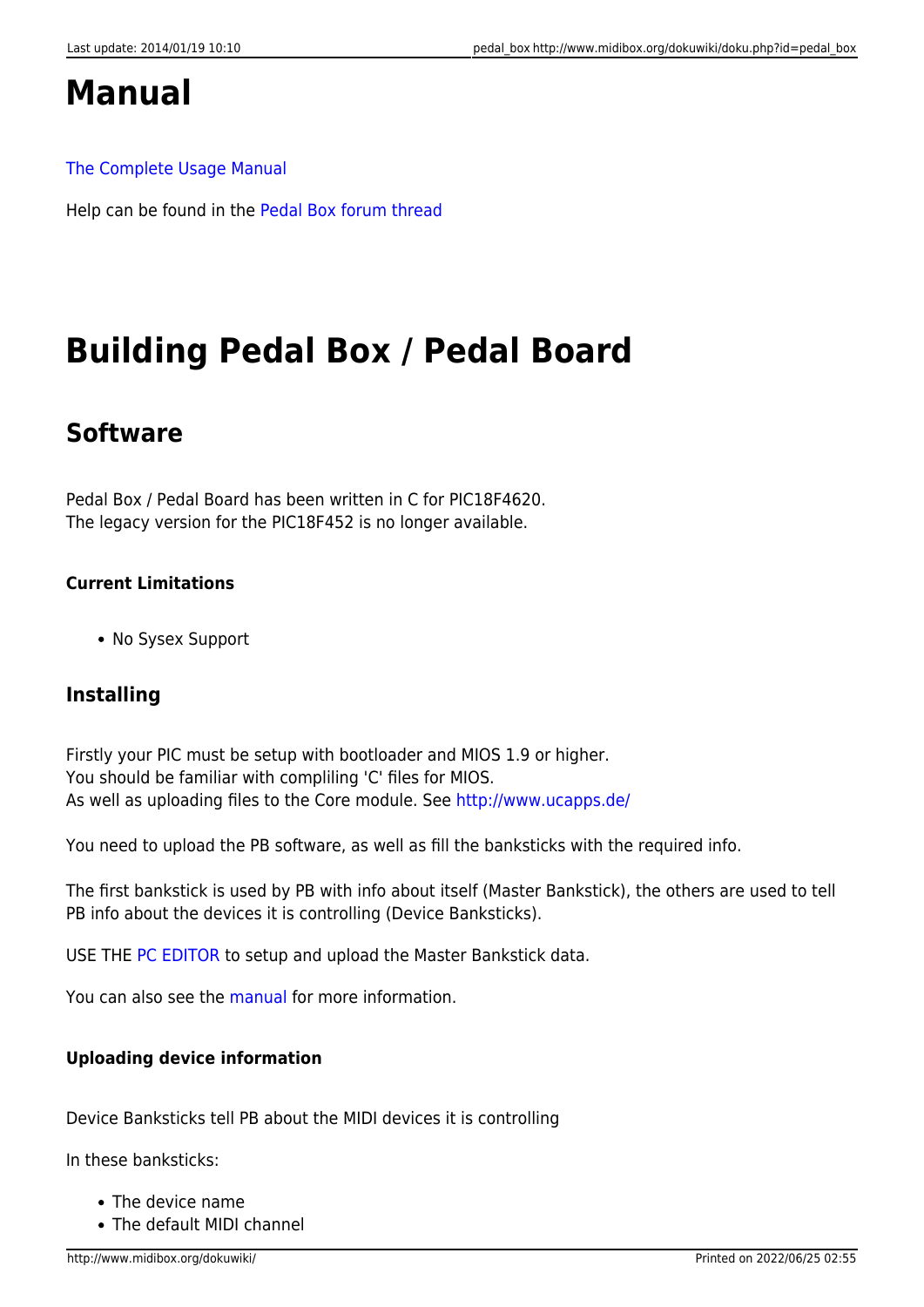- The Event Map
	- MIDI event name and event type
	- 128 Entries of CC's, 128 of Program Changes
- 10 x Parameter 2 value maps
	- Value name and associated value
	- Up to 128 entries each (1 for each value, does not need all entries)

USE THE [PC EDITOR](http://www.midibox.org/dokuwiki/doku.php?id=pedal_box:pc_editor_manual) to setup and upload Device Bankstick data.

#### **Uploading Pedal Box / Pedal Board**

Now we are ready to upload Pedal Box. Browse to your Pedal Box directory and open the pbx\_config.h file.

You need to customise the application here. Comments inside in main.h will tell you what each setting does.

Once you've customised the application it needs to be recompiled. Simply run re-make.bat.

Upload the created project.hex using MIOS Studio (or .syx using MIDI-OX or other midi software) file to the core module. MIOS will now reboot, and that's it!

#### **pbx\_config.h in detail**

**PEDALBOARD** - Set to 1 if for Pedalboard mode, or 0 for Pedalbox mode **ENABLE\_MIDI\_IN** - If you wish to utilise the MIDI IN port, set to 1. Otherwise 0

**MIDI MERGER** - To forward events recieved at the MIDI input to the output, set to 1. Otherwise 0. **MIDI\_MERGER\_DISABLE\_MASTER** - If the MIDI Merger is enabled, but you do not want to forward messages targeting functions of PB (eg. A patch change) - set to 1. Otherwise set to 0 to forward all messages.

**AIN DEADBAND** - (standard MIOS question) **AIN\_NUMBER\_INPUTS** - (standard MIOS question)

**DIN\_DEBOUNCE\_VALUE** - (standard MIOS question)

**DIN\_FIXED\_BUTTONS** - How many fixed or static footswitches are connected (0-16) **DIN\_BANKED\_BUTTONS** - How many banked or dynamic footswitches are connected (1-16)

**DIN\_BANK\_UP** - The pin number assigned for bank up (2-33)

**DIN\_BANK\_DOWN** - The pin number assigned for bank down (2-33)

**FIRST\_PEDALSWAP\_DIN\_PIN** - The pin assigned to the fist PedalSwap footswitch and LED Be wary that placement does not interfere with Relays or LED Digit DOUT pins

**NUM PEDALSWAP BUTTONS** - Number of PedalSwap slots available (max and default = 6) **EVENT SETUP DIN PIN** - The pin number assigned for entering event setup mode (while holding bank down) (0-31) Can not be the same as bank up or down

**GLOBAL SETUP DIN PIN** - The pin number assigned for entering global setup mode (while holding bank down) (0-31) Can not be the same as bank up or down

**RELAY SHIFT REGISTER** - If your using relays, which SR are they connected to if using SOME LED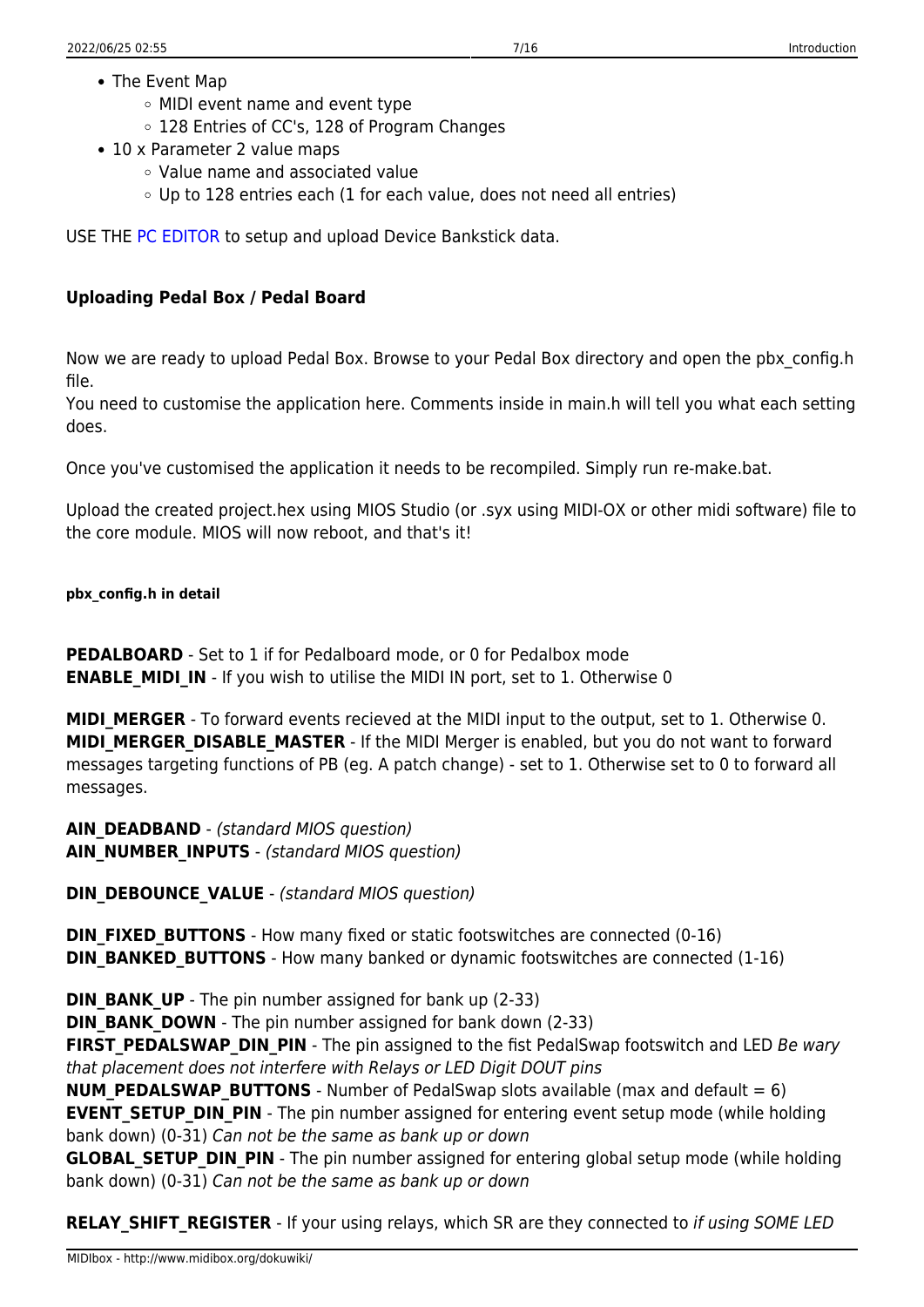#### indicators, chosen SR must be after ALL POSSIBLE indicators

**RELAY LED SHIFT REGISTER** - If your using LED indicators for relays, which SR are they connected to SR should be AFTER the relay SR

**USE LED INDICATORS** - Are you using LED indicators for each footswitch, set 1 for yes, 0 for no

**DIGITS CONNECTED** - Numver of LED digits connected (0-2). Set 0 for none. **DOUT DIGITS SR** - Which SR is the first digit connected to.

#### **Example of pbx\_config.h setup**

This is an example configured for:

- 4 expresson pedals, 8 fixed footswitches and 8 banked footswitches.
- There are 1 LED digit connected to shift register 3 (start at pin 25).
- There will also be 16 LED indicators for the footswitches .
- Bank down is at pin 16, bank up at pin 17.
- Special buttons for setup modes are the same as the first 2 fixed buttons.
- PedalSwap is activated py footswitches connected to pins 19 -24 (LED's on counterpart dout pins).
- Relays are located on Shift Register 4 (pin 32), and it's led indicators are on SR 5 (pin 40)

*/////////////////////////////////////////////////////////////////////////// // Configuration Parameters // /////////////////////////////////////////////////////////////////////////// /\* General Settings \*/* #define PEDALBOARD 1 // 1 = Pedal Board mode  $0$  = Pedal Box mode #define ENABLE\_MIDI\_IN 1 // 1 = yes 0 = no #define MIDI MERGER  $\begin{array}{ccc} 0 & // & 0 = off \\ 1 & = on \end{array}$ #define MIDI MERGER DISABLE MASTER  $1$  // 0 = disabled 1 = enabled - If set will disable forwarding of events on the master bankstick channel */\* Pedal Settings \*/* #define AIN DEADBAND 7 // 7 for 7-bit midi is best #define AIN\_NUMBER\_INPUTS 4 // 1 - 8 - number of pots connected */\* Pedal Board Buttons \*/* #define DIN DEBOUNCE VALUE 20 // debounce value

#### *// FIXED BUTTONS MUST CONNECT FIRST*

#define DIN FIXED BUTTONS 8 // 0-16 buttons that always stay the same, regardless of bank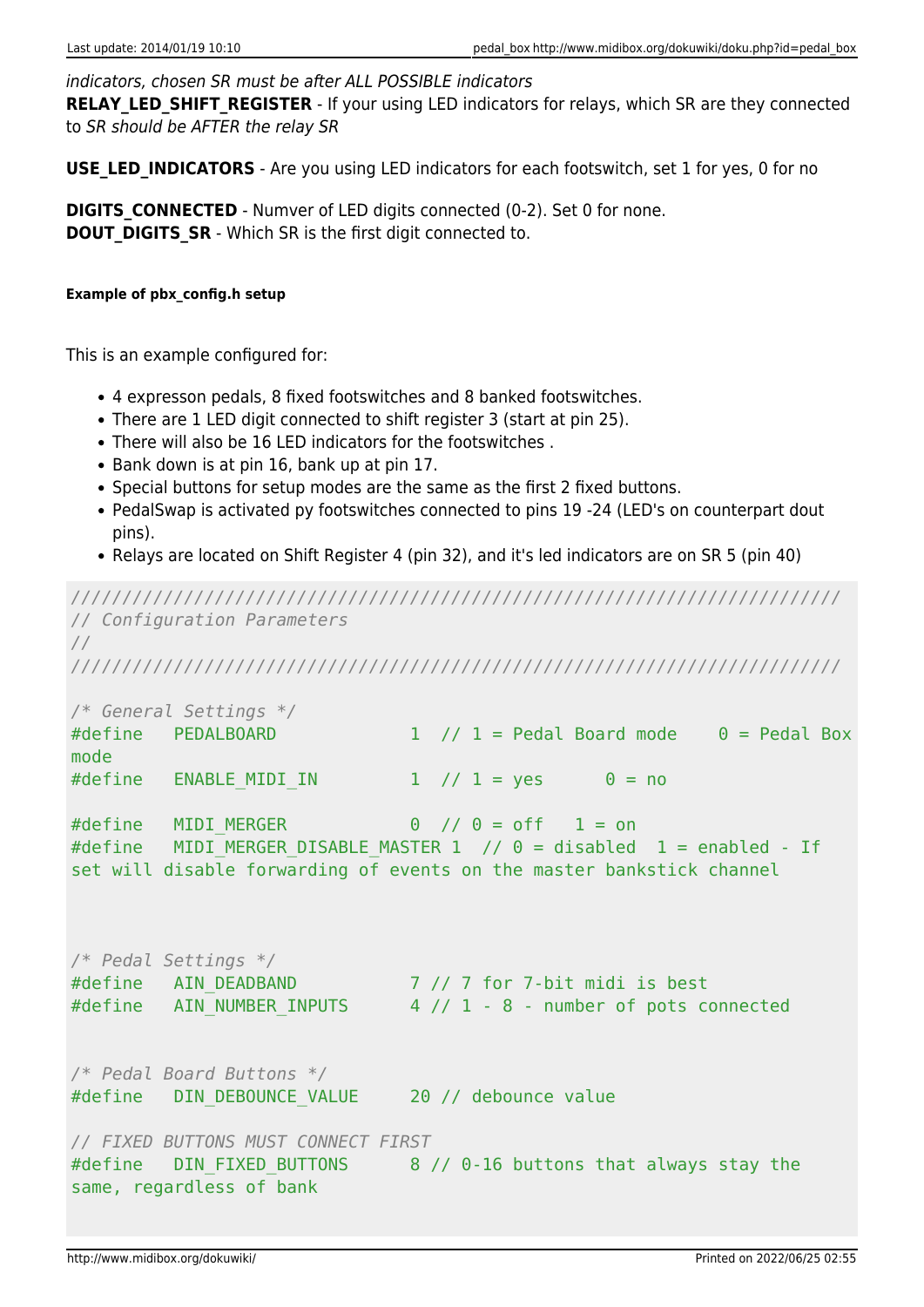*// BANKED BUTTONS MUST BE CONNECTED AFTER FIXED BUTTONS* #define DIN BANKED BUTTONS 8 // 0-16 buttons that change with bank. 1 banked button will cause display errors when bank is over 99 *//THESE SPECIAL FUNCTION BUTTONS MUST BE CONNECTED AFTER THE BANKED BUTTONS!!!!!!!* #define DIN BANK UP 17 // 2 - 33, pin number of button used to bank up #define DIN BANK DOWN 16 // 2 - 33, pin number of button used to bank down #define FIRST PEDALSWAP DIN PIN 18 // 4 - 33, First PedalSwap DIN pin (others will be next higher sequentially) *// Must be higher than Bank Up and Down // Be careful not to set the same in the space of LED Digits or Relays // Best place is next to the bank up/down pins* #define NUM\_PEDALSWAP\_BUTTONS 6 // 0-6, Number of PedalSwap Buttons connected *// if you wish to have access to all 6 via MIDI (with less than 6 buttons connected // - please set to 6 and leave the DIN pins free // THESE SPECIAL BUTTONS CAN BE ANY BUTTON CONNECTED, THEY ARE DUAL USE.* #define EVENT SETUP DIN PIN 0 // 0 - 33, pin number of button used to enter event setup #define GLOBAL SETUP DIN PIN 1 // 0 - 33, pin number of button used to enter AIN setup */\* Relay setup \*/* #define RELAY SHIFT REGISTER 4 // 0 - 7 Relay's Shift Register #define RELAY LED SHIFT REGISTER 5 // 0 - 7 Relay's LD indicator Shift Register */\* LED setup \*/* #define USE LED INDICATORS 1 // Enable LED indicators connected  $1 =$ Enabled  $0 = Distance$ */\* LED Digit Setup \*/* #define DIGITS CONNECTED 1 // 0-2 How many LED digits are connected #define DOUT DIGITS SR 3 // What SR do the digits start from. *// 2nd digit will be on the next SR //////////////////////////////////// // IF NO LED DIGITS ARE CONNECTED // // A 2x20 LCD DISPLAY CAN BE USED // // WITH THE BANK DISPLAYED ON THE // // LAST 4 CHARACTERS // ////////////////////////////////////*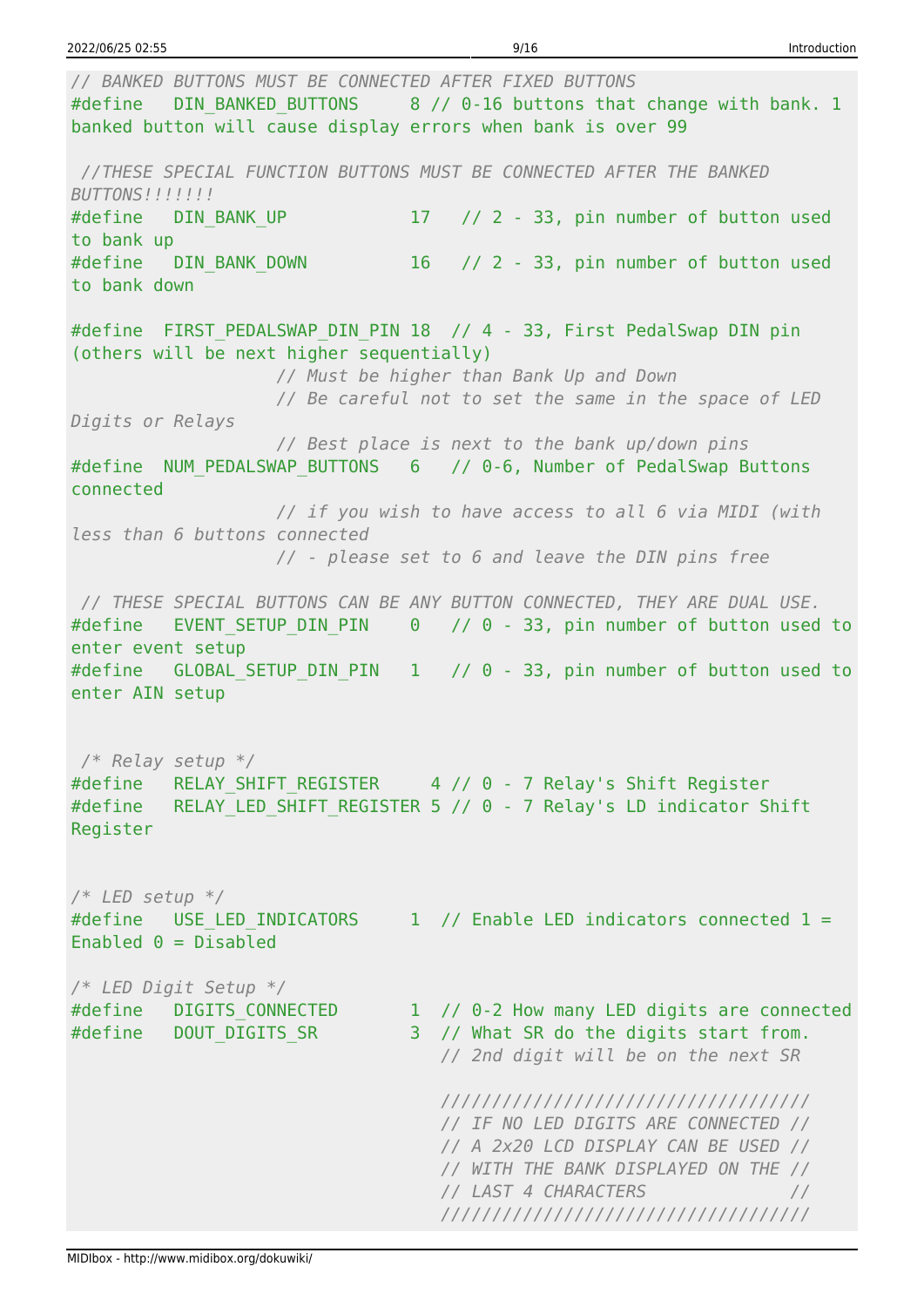### **Download**



| l PC Editor                                                                                      |  |
|--------------------------------------------------------------------------------------------------|--|
| Pedal Board Editor 2 v1.0<br>Please note the editor requires a minimum<br>of WinXP with .Net 3.5 |  |
|                                                                                                  |  |

#### Docs

[The Complete Usage Manual](http://www.midibox.org/dokuwiki/lib/exe/fetch.php?media=mcrozier:pb_manual.pdf)

## **Known Bugs**

Version 2.6:

- Possble issues with LED's not lighting up correctly
- (minor) Tap Tempo LED only fuctions when another led is lit up… cool huh?

Please report bugs in the [Pedal Box forum thread](http://midibox.org/forums/topic/9081-the-pedal-box-and-pedal-board-thread)

## **History**

#### \* 2.6beta1

- Fixed critcal rig control bug
- Fixed lagging with MIDI input while in Pedal Board mode. (May have wrecked led indicators in the process though)
- Relays can now be labeled and polarity set from the PB Editor software
- Reduced max cuelists to 20
- Added MIDI as AIN feature allows a recieved CC to be translated as if it were an analogue input
- Added PedalSwap feature temporarily change the settings of expression pedals

\* 2.5beta3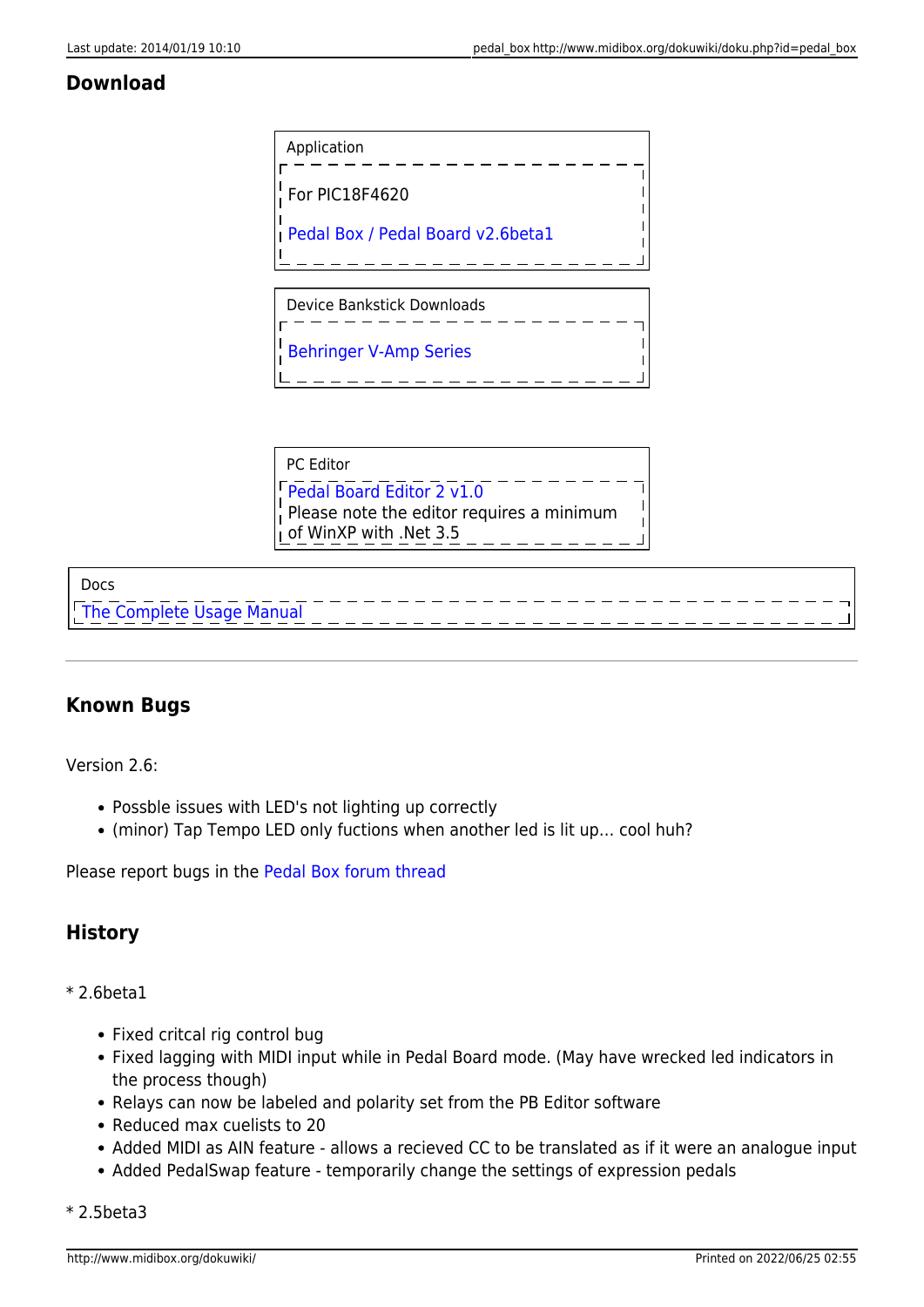- Fixed critcal analogue input bug
- Fixed startup display giberish
- Added better relay support (hard code only pbx relay config.h)
	- $\circ$  Virtual polarity (on when off, off when on option)
	- Relays can be named
	- When relays switch can display something meaningful (like Input 1, Input 2 instead of just on, off)
- Probably some other stuff I just can't remember :)
- 2.5beta2
- Pedal Box Programming now enabled… oops
- Bug with LCD returning to show wrong current program after AIN fixed
- LCD will suspend for a short period after sending a program change
- 2.5beta1
- Available only for PIC18F4620
- Re-structure of midi event and device event map handling
- Added midi event type options for DIN/AIN and Rig Control
- supports all standard midi commands without requiring them in the device event map
- Device event map now for CC's and Program changes only, and must be listed in the appropriate slot.
- Improved MIDI In performance 100 fold
- Re-structure of LED handling
- Improved LED performance dramatically
- Lot's of bug fixes, general usage much more stable.
- 2.0 (beta4)
- Updated to new progarmming platform
- Separate download for different PIC types
- Added option to enable midi input for Pedal Board at the expense of LED Digits
- Added bankstick magic numbers
- Changed bankstick data format to accomadate magic numbers
- Device Table Skeleton had incorrect bankstick address for value maps 9 and 10 Fixed.
- Rig Control Setup now loops back to the first message when after the last message during setup mode
- Bankstick is correctly shown when programming during rig control setup
- Bank now displays on the 4 characters of 2×20 LCD Display if not using LED digits
- Revamped multiple device usage.
- First bankstick is now for internal usage. all button / Pedal info, patches and song lists
- Limit of devices is now 7 (not 8)
- Bankstick usage has also been modified (v1 device files will not work without modification)
- Added Rig Control, up to 32 events can be triggered at once across any loaded device
- Added Gig Control. Song lists that change the patches in a given order with cue next / previous buttons
- Added support for relays to be used for switching amp channels, etc.
- Re-did a lot of code, trying to get code size down

# **Hardware**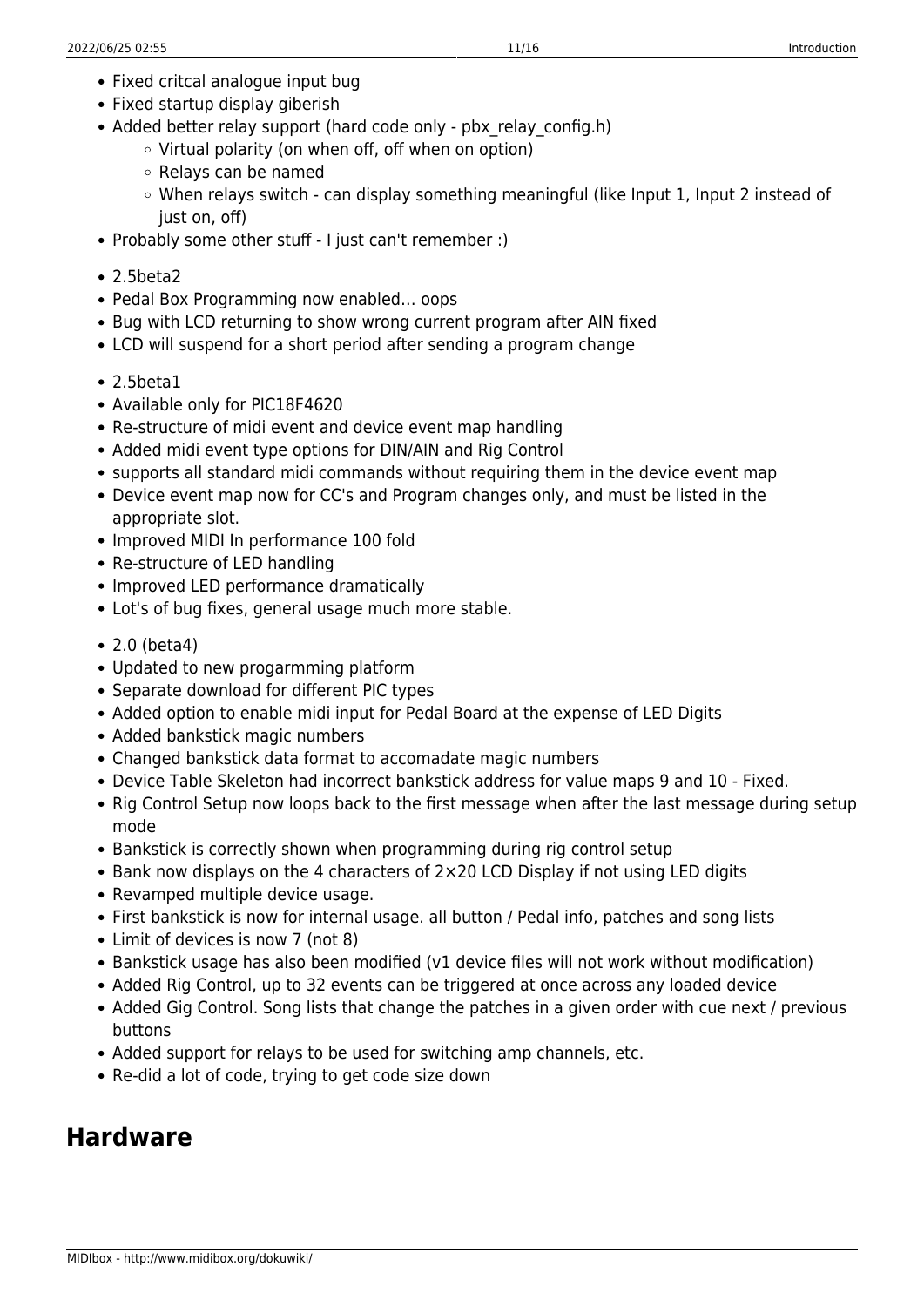## **Minimum Setup**

- 1 x Core Module (PIC18F4620)
- 1 x 16 × 2 LCD Display
- 2 x 24LC256 Bankstick
- 1 x CV Pedal / Expression Pedal (or pot)
- A MIDI Floorboard / HUI (PbX) **OR** 1xDINX1 Module and 4 buttons (PbD)- Required for editing settings after upload

# **Analog inputs**



I use normalising (DPST) 6.5mm TRS Sockets.  $Tip = +5 (vd)$  $Ring = CV(A#)$  $Sleeve = Ground (vs)$ 

Ring and Sleeve are connected together on the normalising side. When a jack is not inserted, CV connects straight to ground (prevents AIN jitter).



When inserting/removing a jack, make sure the control voltage = 0 (pedal off). Or you will pass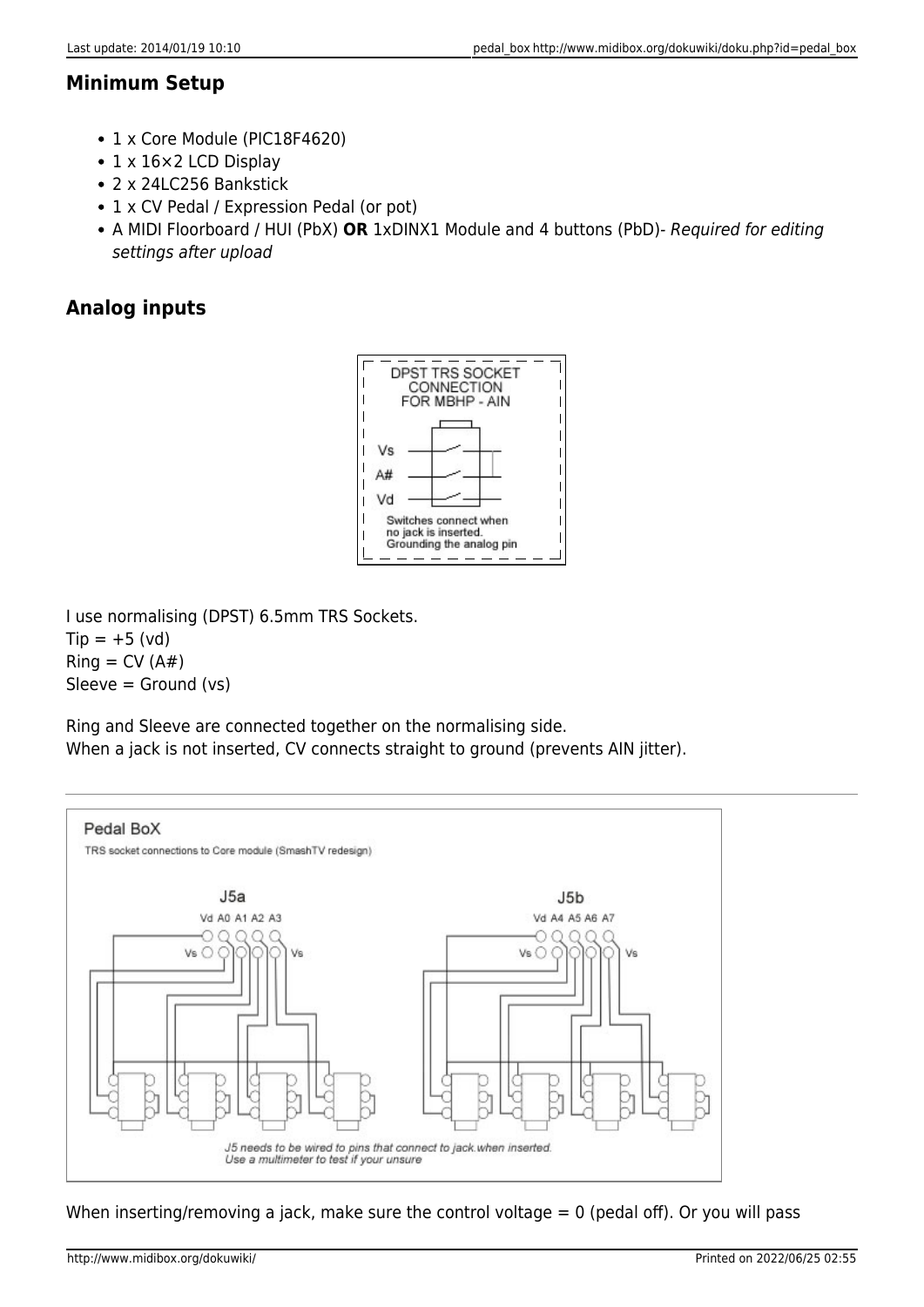voltage straight to ground, causing mios to crash, and maybe cause damage to the circuit.

If your using manufactured expresion pedals or other cv devices, check the pin assignment, some devices use a different setup.

With different setups, there is no way of stopping +5 being passed straight to ground while inserting/removing the jack (that i know of). Make sure you power off first!!!

### **Buttons / Foot Switches**

Up to 34 buttons can be used with Pedal Board mode. 16 fixed buttons, 16 banked buttons, bank up and bank down

This gives a total of 144 possible midi commands.

The fixed buttons must be connected first (pin 0 up to 15), any amount 16 or less if fine (including none).

Fixed buttons are buttons numbers 1-16.

The banked buttons connect next (starting from the next available pin), again any number of banked buttons 16 or less is fine (including none). They represent buttons 17-144.

The special function buttons pair up with bank down to access the setup menu's these can be any button aside from bank up or bank down. (pins defined in pbx\_config.h)

How many of each type of button is defined in pbx\_config.h.

The amount of banks available will vary with how many physical banked buttons you have. eg. with 2, there will be 64 banks, with 4 there will be 32 banks.

With 6 buttons there will be 22 banks. In bank 22, the first 2 buttons will represent button number 143 and 144, the 4 remaining will also represent 144.

If you don't have any banked buttons, bank display functions will also be disabled.

## **Indicator LEDs**

Buttons can have indicator LEDs displaying their curent status. LEDs connect to the first 1,2,3 or 4 shift registers, matching up with their DIN counterparts. eg. SR1 DIN  $D0 = DOUT D7$ , DIN  $D1 = DOUT D6$ 

If you do not wish to use indicators for buttons, they must be disabled in pbx\_config.h

# **7 Segment LED Digits**

2 seven segment LED digits can be connected to a DOUT module for bank display. Pedal BoX does not use a LED matrix, each digit requires it's own shift register

Connect digits to the shift registers after LEDs, so if you only use 4 leds, still start at SR2 (or pin 8)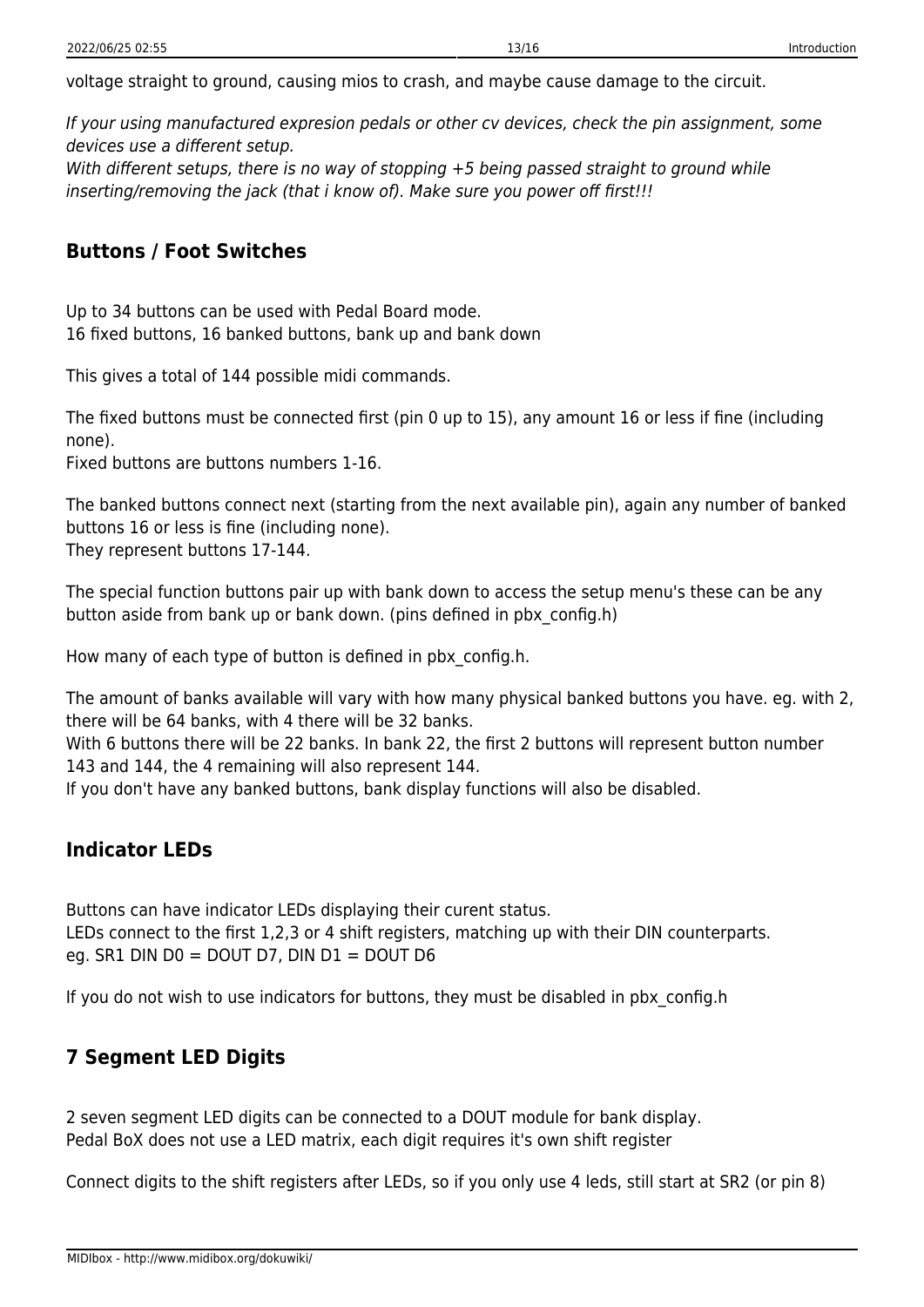

0, 1 or 2 digits can be used (defined in pbx config.h). If no digits are used, the current bank is displayed on the LCD (requires a 2×20 display)

The shift register of the 1st digit (the one's display) must be defined in pbx\_config.h The second digit (ten's) will be automatically assigned to the next shift register.

If only 1 digit is used, and bank goes higher than 9. The dot will light up to let you know that '0' is actually 10, '1' is actually 11, etc

In place of LED digits. A 2×20 LCD Display can be used (instead of  $2\times16$ ). The last 4 charcters of each line are used for bank display. This will only happen when DIGITS CONNECTED = 0 in pbx config.h.

### **Buttons, LEDs and LED Digits are only available for Pedal Board mode**

## **Relays**

Up to 8 relays can be connected to trigger external switches. Relays can be triggered with a button (PbD), a midi event (PbX) or within Rig Control (both). Relays can also have separate indicator LEDs.

Relays connect to any free shift register (defined in pbx\_config.h). The relay indicator LEDs are also assigned their own shift register.

NOTE: Be sure that you use free shift registers. Remember if you use LED indicators for buttons, the shift registers taken up by buttons are the same for their LED's. If not all buttons have LED's you must leave the DOUT pin's free on any pin that has a button connected on it's DIN counterpart. If you don't use button indicator LED's, they can be disabled in pbx config.h, freeing up the DOUT shift registers for use by relays or LED digits.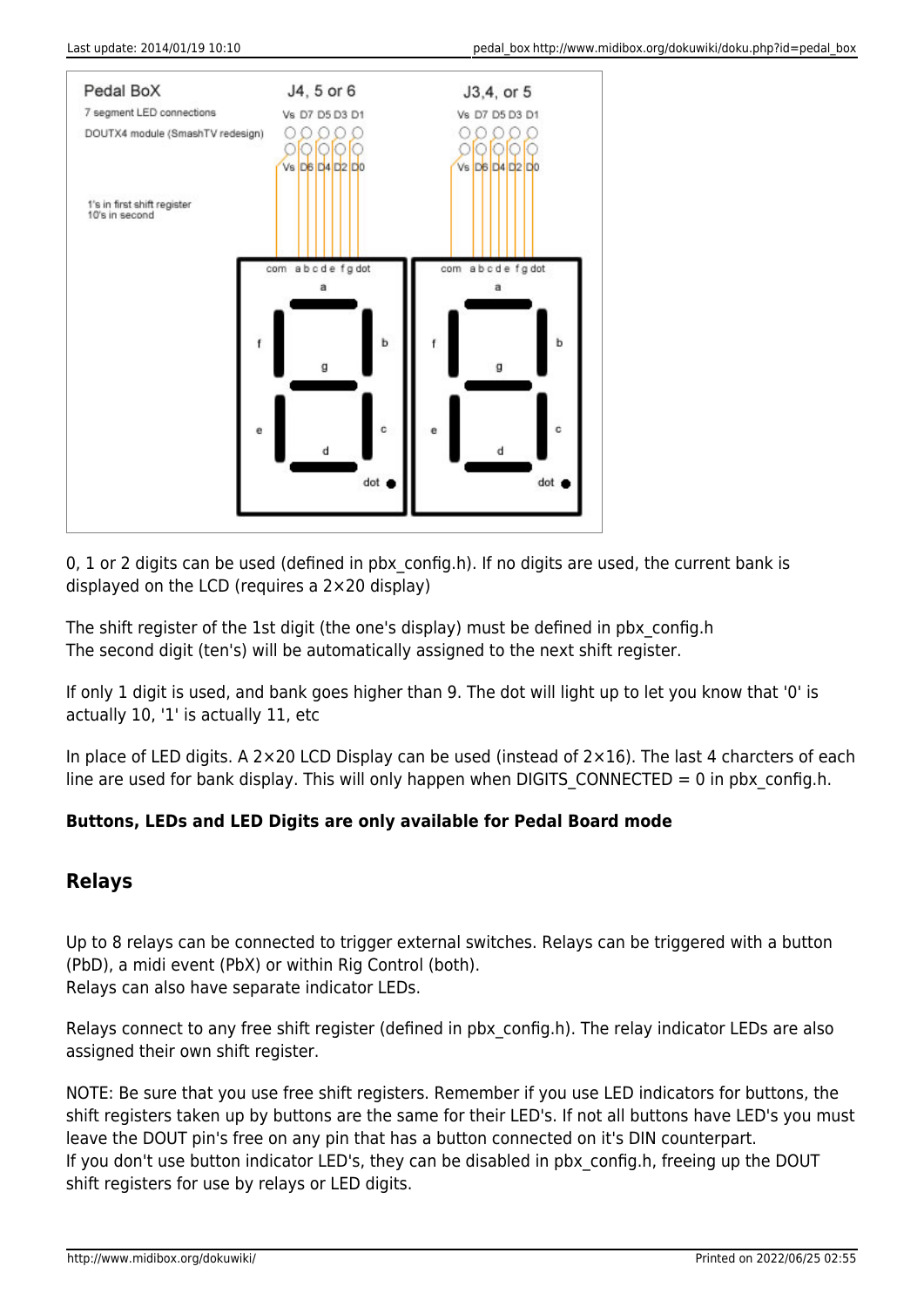For information on how to connect relays to a DOUT module refer to the midio128 notes at ucapps:

- relay example.pdf
- [mbhp\\_doutx1\\_reed\\_relays.pdf](http://www.ucapps.de/mbhp/mbhp_doutx1_reed_relays.pdf)

Or this forum thread about creating an FX Bypass/Looper

<http://www.midibox.org/forum/index.php?topic=11705.msg96483#msg96483>

# **Connection Overview**

 $\pmb{\times}$ 

**Please Note:** Default connections have changed since 2.6. The default has only one digit connected to SR 5. With bank and PedalSwap footswitches and LED's attched to SR 4

Pedal Board Test Bench



# **Where to get Pedal Board parts**

I only built Pedal Box, so I use the Behringer FCV100 Foot Pedal in CV mode. But here's some links that came up on the forum.

- [Banzai Effects](http://www.banzaimusic.com/Pushbutton-Footswitches-Momentary) stock a good range of momentary footswitches perfect for this project
- [Small Bear Electronics](http://www.smallbearelec.com/) Specializes in DIY quitar sound effects
- stryd one offered this google search for momentary footswitches. <http://www.google.com.au/search?safe=off&q=momentary+SPST+footswitch>

If you build Pedal Board please  $\mathbb{E}$